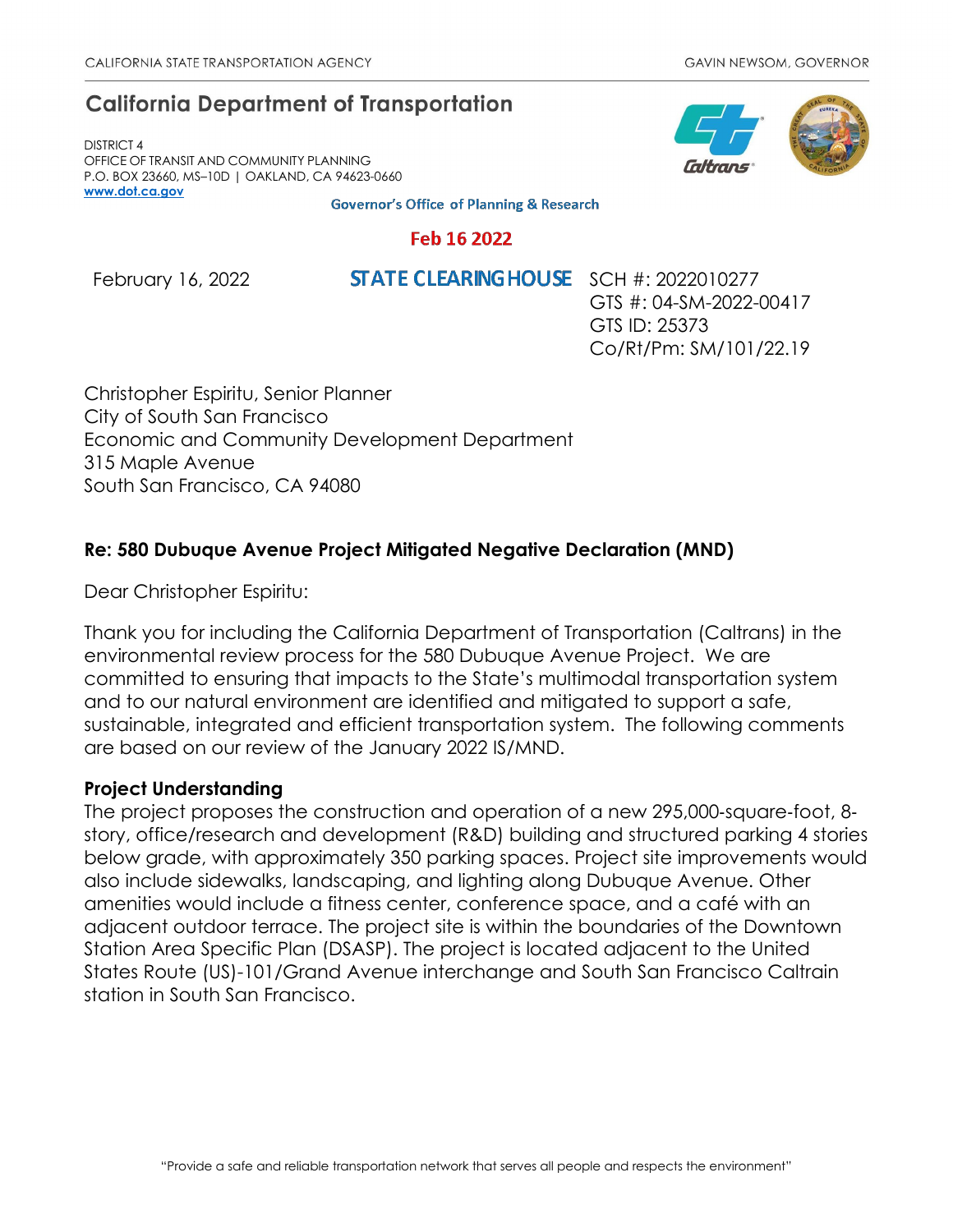Christopher Espiritu, Senior Planner February 16, 2022 Page 2

### **Travel Demand Analysis**

With the enactment of Senate Bill (SB) 743, Caltrans is focused on maximizing efficient development patterns, innovative travel demand reduction strategies, and multimodal improvements. For more information on how Caltrans assesses Transportation Impact Studies, please review Caltrans' [Transportation Impact Study](https://dot.ca.gov/-/media/dot-media/programs/transportation-planning/documents/sb-743/2020-05-20-approved-vmt-focused-tisg-a11y.pdf)  [Guide \(](https://dot.ca.gov/-/media/dot-media/programs/transportation-planning/documents/sb-743/2020-05-20-approved-vmt-focused-tisg-a11y.pdf)*[link](https://dot.ca.gov/-/media/dot-media/programs/transportation-planning/documents/sb-743/2020-05-20-approved-vmt-focused-tisg-a11y.pdf)*[\).](https://dot.ca.gov/-/media/dot-media/programs/transportation-planning/documents/sb-743/2020-05-20-approved-vmt-focused-tisg-a11y.pdf)

The project VMT analysis and significance determination are undertaken in a manner consistent with the Office of Planning and Research's (OPR) Technical Advisory. Per the IS/MND, this project is found to have a less than significant VMT impact, therefore working towards meeting the State's VMT reduction goals.

#### **Bike/Ped Impacts**

In addition to the proposed stop signs, Caltrans suggests the applicant consider low posted speed limits, improved sight distance, speed humps, a posted stop or yield sign, or audible warnings for exiting vehicles to minimize conflicts between vehicles and pedestrians/bicyclists at the below-grade parking exit.

#### **Utilities**

Any utilities that are proposed, moved or modified within Caltrans' Right-of-Way (ROW) shall be discussed. If utilities are impacted by the project, provide site plans that show the location of existing and/or proposed utilities. These modifications require a Caltrans-issued encroachment permit.

### **Lead Agency**

As the Lead Agency, the City of South San Francisco is responsible for all project mitigation, including any needed improvements to the State Transportation Network (STN). The project's fair share contribution, financing, scheduling, implementation responsibilities and lead agency monitoring should be fully discussed for all proposed mitigation measures.

#### **Equitable Access**

If any Caltrans facilities are impacted by the project, those facilities must meet American Disabilities Act (ADA) Standards after project completion. As well, the project must maintain bicycle and pedestrian access during construction. These access considerations support Caltrans' equity mission to provide a safe, sustainable, and equitable transportation network for all users.

#### **Encroachment Permit**

Please be advised that any permanent work or temporary traffic control that encroaches onto Caltrans' ROW requires a Caltrans-issued encroachment permit. As part of the encroachment permit submittal process, you may be asked by the Office